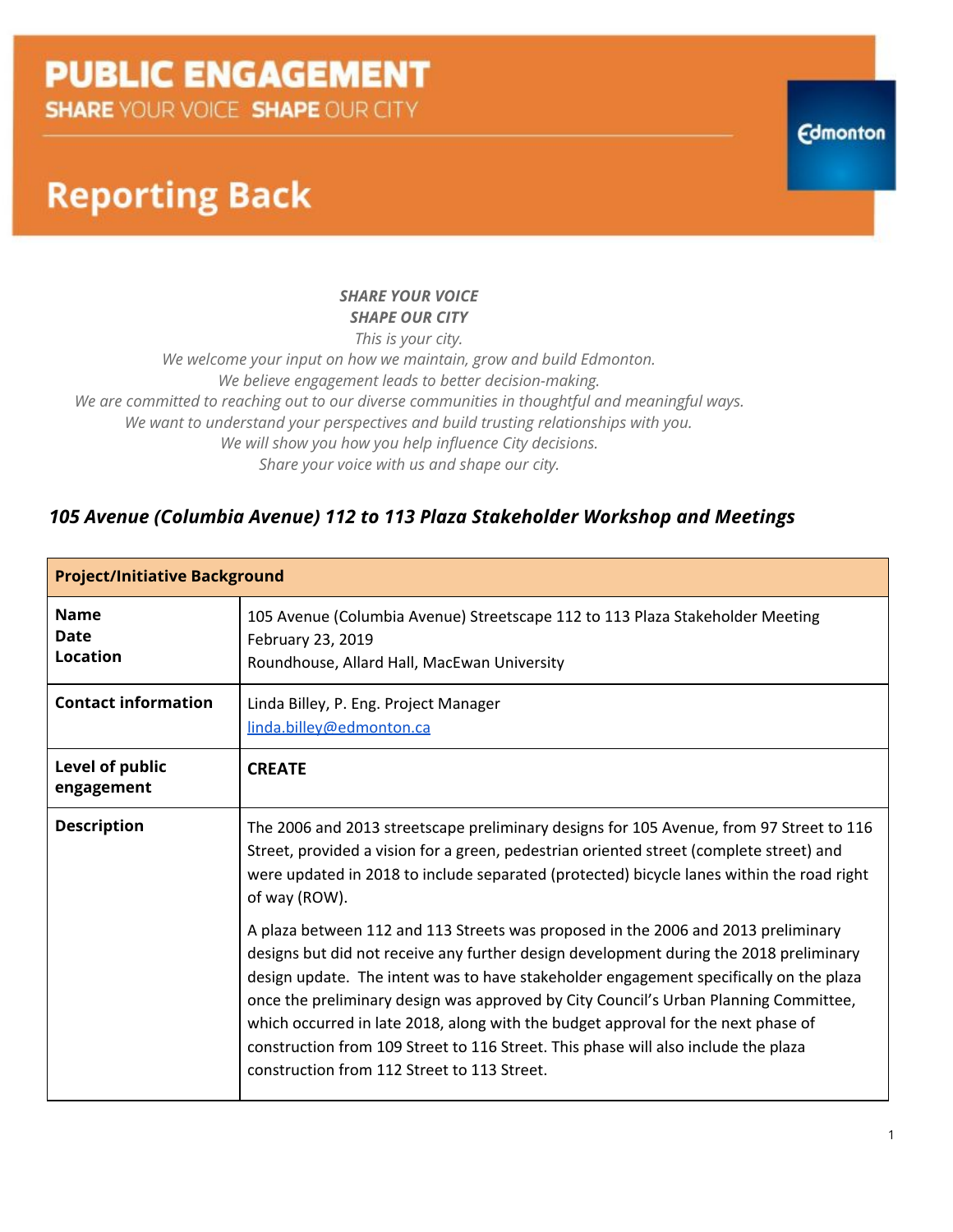**SHARE YOUR VOICE SHAPE OUR CITY** 

### **Reporting Back**

| A stakeholder workshop was held to develop the vision, and gather information about          |
|----------------------------------------------------------------------------------------------|
| programming, activities and priorities for the plaza. In addition, stakeholder meetings with |
| two stakeholders who could not attend the workshop were also held to gather feedback.        |
| Information received will be used by the project team to develop solutions for the design    |
| of the plaza.                                                                                |
| A public event will be held in spring 2019 to introduce the plaza design to the public and   |

stakeholders, and to gather additional feedback.

#### **SUMMARY**

Sixteen stakeholder groups were invited to a stakeholder workshop to discuss the vision and programming for the plaza. The workshop, with 14 attendees from eight organizations including internal City stakeholders, was held at the Roundhouse, Allard Hall, MacEwan University from 10:00 am to 12:30 pm on February 23, 2019. A visit to the plaza area provided site context and size of the plaza occurred at 10 am. The group moved to the Roundhouse after some onsite discussion. A short presentation about project background and the workshop intent was followed by a facilitated discussion. Feedback was collected from the stakeholders during the facilitated discussion with notes recorded on flip charts. A comment form was available at the event and focussed on the event experience. Eight comment forms were received.

Following the February 23 stakeholder meeting, two additional meetings were held with individual stakeholders who could not attend the workshop. The same presentation was made and discussions followed the format of the original meeting. Comments were collected for consideration. Additional items from the two separate stakeholder meetings are added in *italics* in this document.

The following information was provided for project background and the starting point for discussion:

- 1. The preliminary design has been approved for the 105 Avenue Streetscape, from 97 Street to 116 Street, by the City Council's Urban Planning Committee.
- 2. The plaza between 112 and 113 Street was part of the approved preliminary design.
- 3. A construction budget for the next phase (109 Street to 116 Street) has been approved by City Council in December 2018. This includes building the plaza.
- 4. Construction will start with utilities in 2020. Roadway construction will start in 2021.
- 5. Pedestrians and cyclists will use this space. It will be available to them 24/7 and 365 days of the year.
- 6. Fire rescue services do not require access through the plaza.
- 7. Once the plaza is built, any user groups will need to go through the Neighbourhood Resource Coordinator to book the space for an event in the plaza.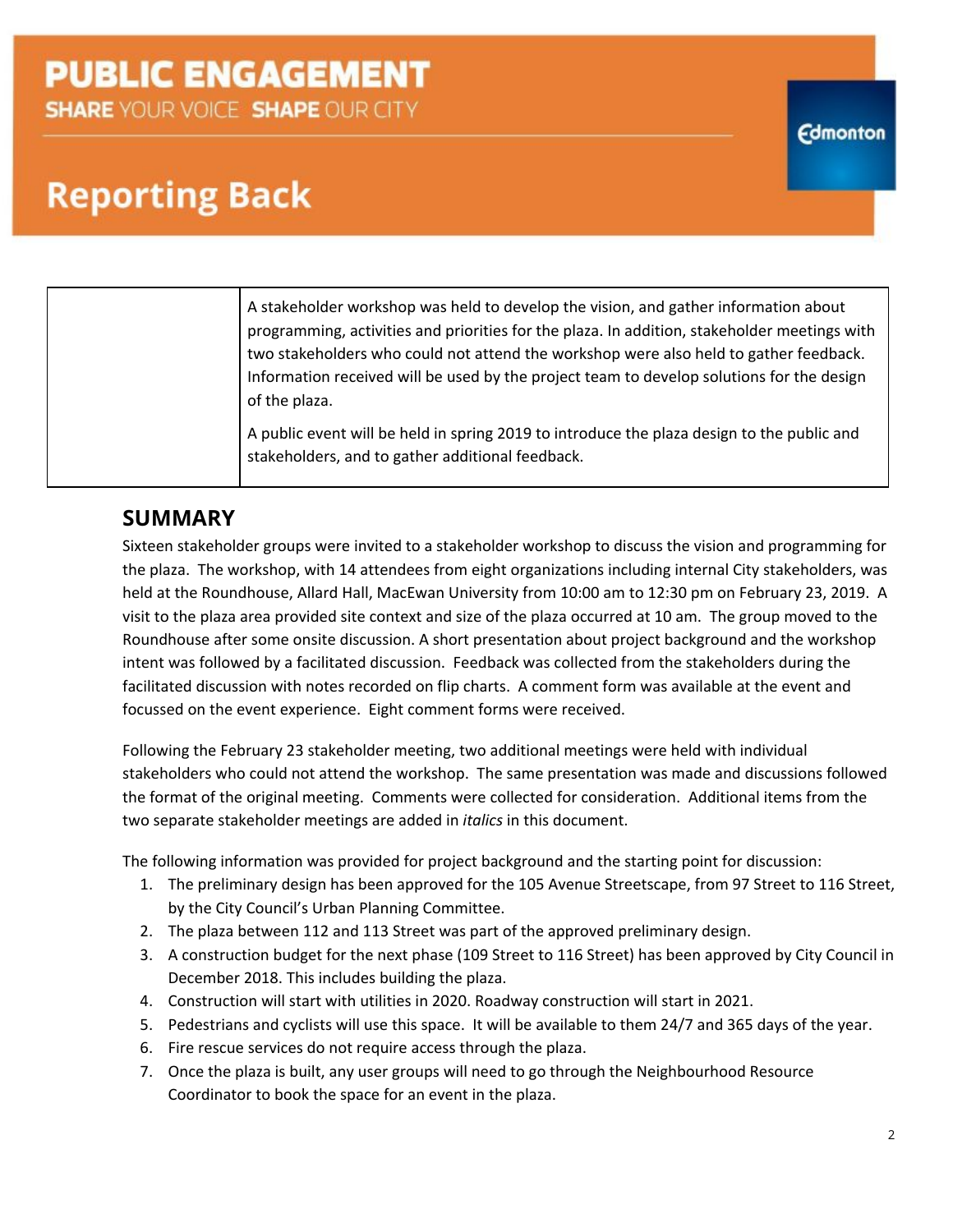**SHARE YOUR VOICE SHAPE OUR CITY** 

### **Reporting Back**

8. Due to funding constraints, the plaza will have the standard utility installations, such as, streetlights and hydrants.

The intent of the stakeholder meetings was to:

- Identify the vision for the plaza
- Determine the potential programs or activities both passive (seating) and active (events) that the stakeholders would like to see occur in the plaza
- Determine what is required to make those activities a success
- Prioritize the activities and the amenities required to facilitate the program

The following vision was developed from the feedback (additional items from the two separate stakeholder meetings added in *italics*):

**Vision:** The plaza will be a **flexible space** and will safely accommodate a wide range of activities and programs for the immediate and long term use. It must be recognized that the activities and programming considered today may not be the same in the future.

The stakeholders had listed the following priorities that they felt the plaza should include:

- Active/gathering/display areas (open space)
- Passive/quiet/reflective areas (intimate space)
- Moveable features, such as furniture to accommodate various activities *flexibility and multipurpose elements are key*
- An identifiable anchor to provide a sense of place, such as, but not limited to, a piece of art or a structure
- Relief from various weather conditions (rain, snow, sun, wind)
- Soft and hard landscape (planting and paving)
- Opportunities for sponsorship (e.g. art, structures)
- Infrastructure to support a variety of activities (water, power, gas)
- Ease of maintenance and longevity of materials

Potential year-round activities (in addition to day-to-day activities):

- Pop-ups
- Movies
- Children's play (integrated play elements not focused on structures such as a playground)
- Concerts (ranging from buskers and jam sessions to bands)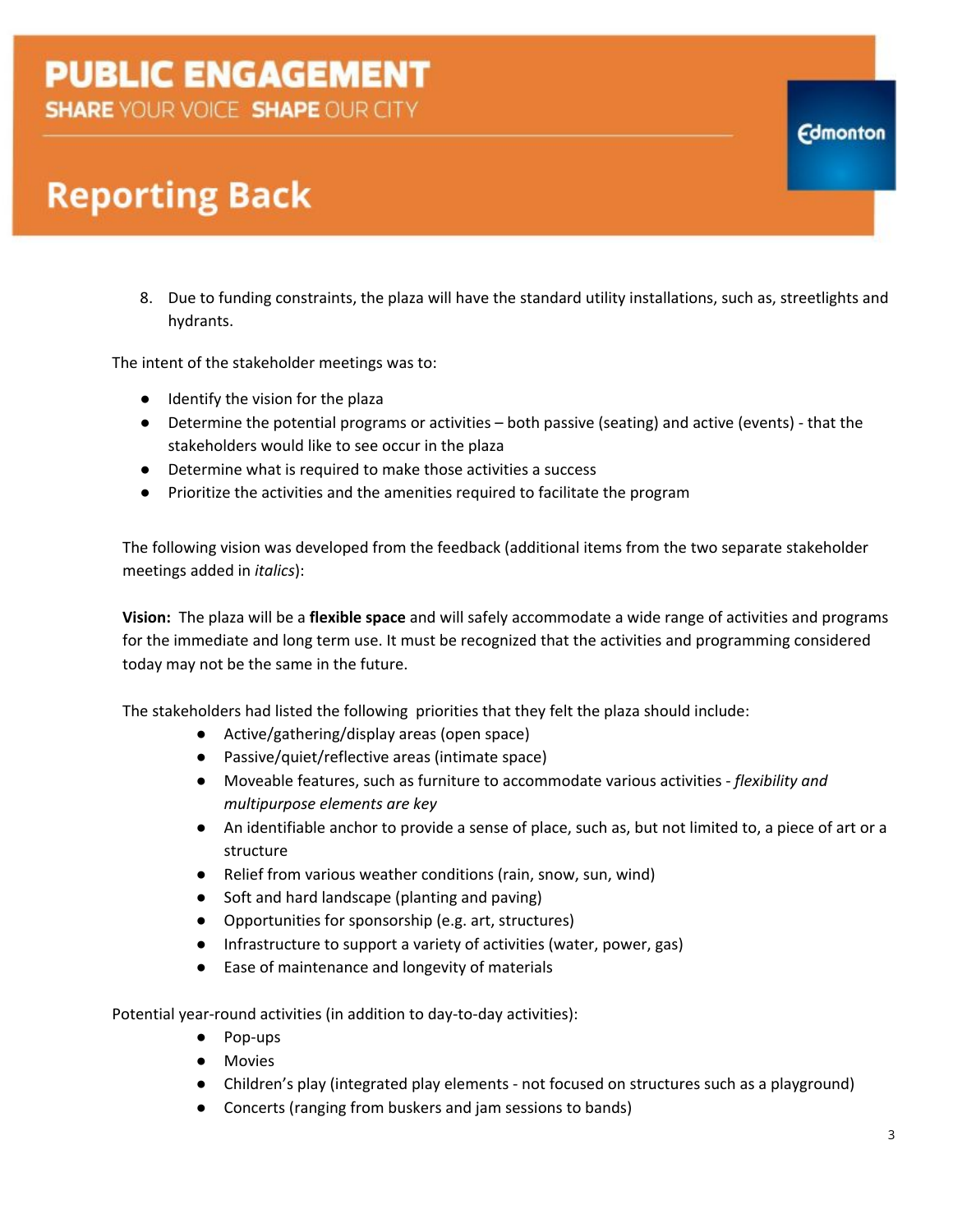**SHARE YOUR VOICE SHAPE OUR CITY** 

### **Reporting Back**

- Food events (e.g. food trucks and cafes)
- Markets
- Exercising
- Weddings
- Other as determined by the community

Potential seasonal activities:

- Skating
- Ice sculpture
- Frozen bar
- Barbeque
- Car club displays
- Street party
- Others as determined by the community

Specific elements to be considered to assist with activities/programming:

- Trees, shrubs *- consider long term planting areas*
- Hard surfaces *- avoid slippery materials*
- Seating and picnic tables
- Structures, such as a gazebo
- *Barriers on either end of the plaza to discourage vehicle driving through the plaza*
- Lighting
- Exhibit space (e.g. art, car show)
- Stage/performance area *- consider which way the sound travels as it may disturb the residents*
- Games tables, such as chess *- consider on where to store these items*
- Exercise equipment
- Informal skating rink
- Firepit
- Digital messaging/displays
- Water filling station
- *● Public washrooms*
- *● Garbage bins placed throughout to discourage littering.*
- Power/water/gas
- *● Crime Prevention through Environmental Design (CPTED)*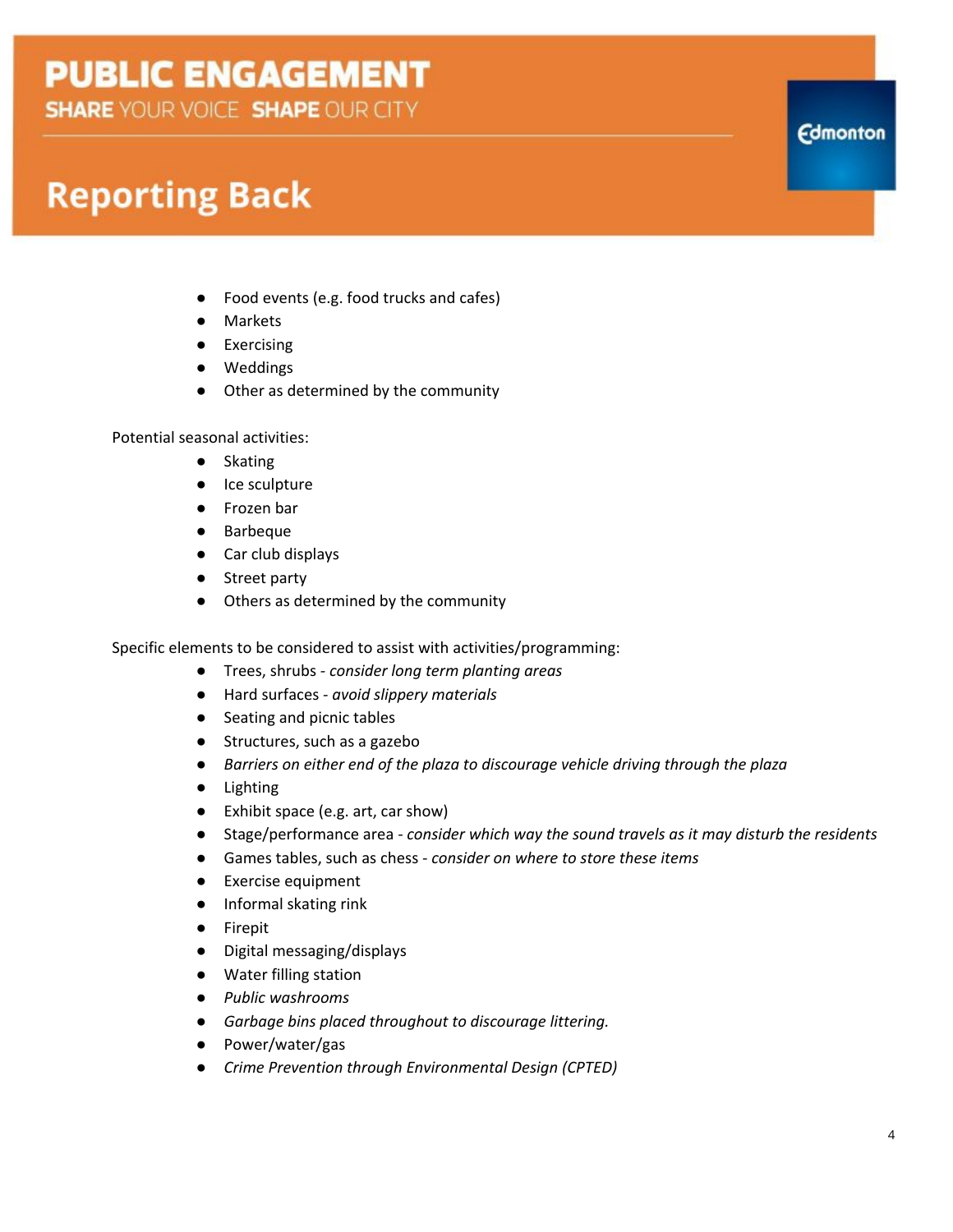**SHARE YOUR VOICE SHAPE OUR CITY** 

## **Reporting Back**

Potential opportunities:

- Corporate sponsorship for features, including structures
- Name for plaza
- Opportunities to acknowledge the past, i.e. rail, Indigenous history *Consider manhole covers that are artistic in nature that honour the history of the area*
- Public art through the Percent for Art program
- Integration with adjacent land uses/types, including cafes and restaurants i.e. temporary seating
- Changing demographics more families moving into neighbourhood *and an increase in young professionals*
- *● Utilize bike and walking corridors to divide site for more than one activity at a time*
- *● Utilize various materials to differentiate zones*
- *● Opportunities for the community to contribute to ongoing art or plaza elements in the future space required for this to occur*

Potential constraints:

- Volunteer fatigue communities require assistance from City for programming
- No additional infrastructure to facilitate programming Maintenance for features -*Overall site maintenance ( i.e. lack of garbage receptacles)*
- *● Larger events may require temporary road closures beyond the plaza in order to have sufficient space*
- *● Challenges with flexibility on a public site*
- *● Some proposed activities may impact neighbouring land uses (in particular residential)*
- *● Inappropriate behaviour in the plaza*
- *● Maintaining bike and pedestrian connectivity through plaza during events*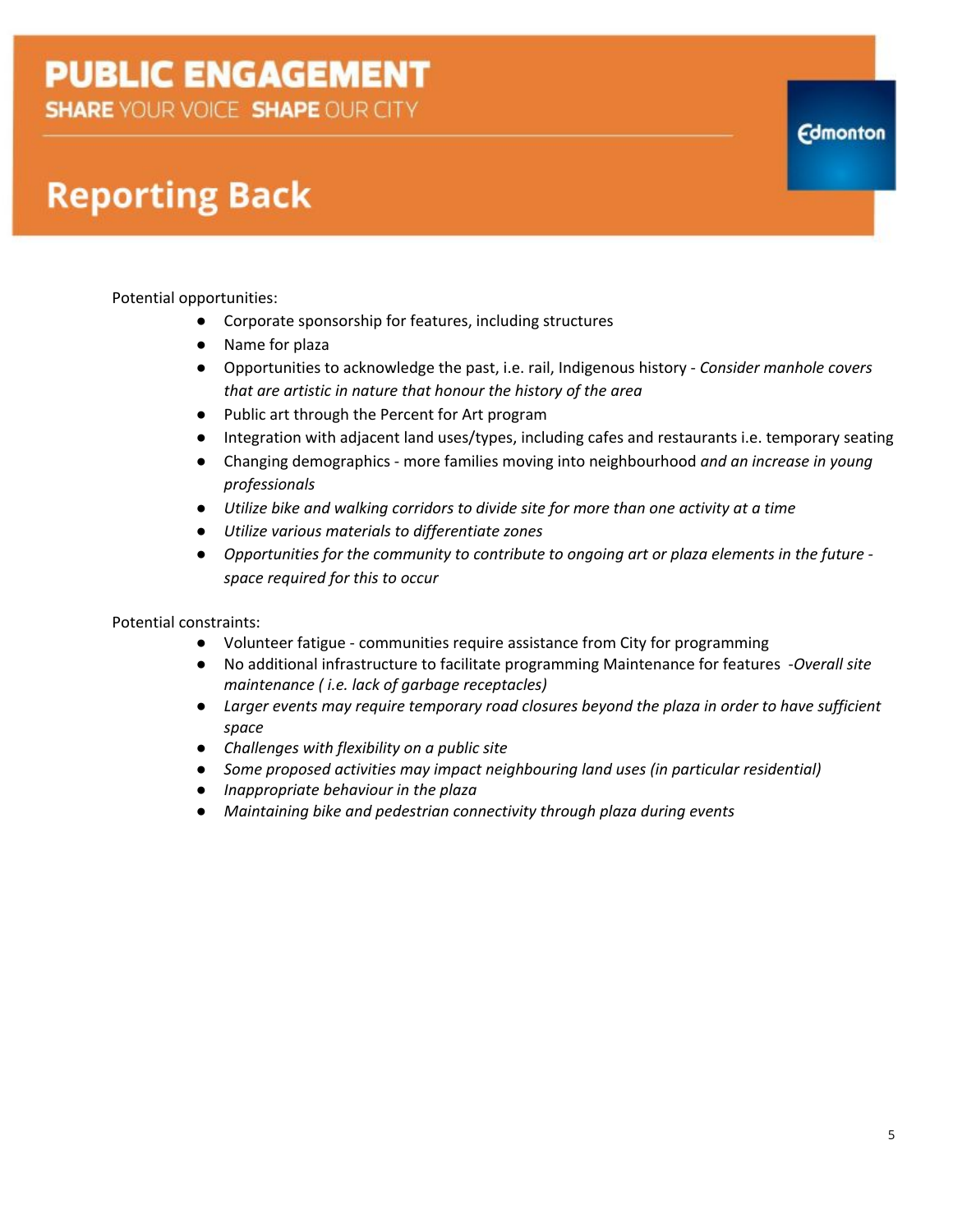### **Reporting Back**

### **RESULTS AND FINDINGS**

The following summarizes the results of the comment form (provided at the February 23 workshop only): 14 attendees (including 3 City of Edmonton internal stakeholders and 2 Edmonton Arts Council representatives). 8 comment forms filled in. NA = No responses

|                                                                                            | Strongly<br>Agree | Somewhat<br>Agree | Neither<br>Agree<br>Nor<br><b>Disagree</b> | Somewhat<br><b>Disagree</b> | Strongly<br><b>Disagree</b> |
|--------------------------------------------------------------------------------------------|-------------------|-------------------|--------------------------------------------|-----------------------------|-----------------------------|
| The purpose of this activity was clearly<br>explained.                                     | 7/88%             | 1/12%             | <b>NA</b>                                  | <b>NA</b>                   | <b>NA</b>                   |
| I understand how the input from this<br>activity will be used.                             | 7/88%             | 1/12%             | <b>NA</b>                                  | <b>NA</b>                   | <b>NA</b>                   |
| I had enough information to contribute<br>to the topic being discussed.                    | 7/88%             | 1/12%             | <b>NA</b>                                  | <b>NA</b>                   | <b>NA</b>                   |
| I felt respected during the activity.                                                      | 7/88%             | 1/12%             | <b>NA</b>                                  | <b>NA</b>                   | <b>NA</b>                   |
| I felt safe during the activity.                                                           | 7/88%             | 1/12%             | <b>NA</b>                                  | <b>NA</b>                   | <b>NA</b>                   |
| I feel my views were heard during the<br>activity.                                         | 6/75%             | 2/25%             | <b>NA</b>                                  | <b>NA</b>                   | <b>NA</b>                   |
| I feel my input was adequately captured<br>and recorded during the activity.               | 6/75%             | 2/25%             | <b>NA</b>                                  | <b>NA</b>                   | <b>NA</b>                   |
| I feel that the input provided through<br>this activity will be considered by the<br>City. | 5/63%             | 2/25%             | 1/12%                                      | <b>NA</b>                   | <b>NA</b>                   |
| This activity was a good use of my time.                                                   | 5/63%             | 3/37%             | <b>NA</b>                                  | <b>NA</b>                   | <b>NA</b>                   |
| This activity was well organized.                                                          | 7/88%             | 1/12%             | <b>NA</b>                                  | <b>NA</b>                   | <b>NA</b>                   |
| The display boards were easy to<br>understand and informative.                             | 8/100%            | <b>NA</b>         | <b>NA</b>                                  | <b>NA</b>                   | <b>NA</b>                   |

#### **1. Please share your feelings on the following:**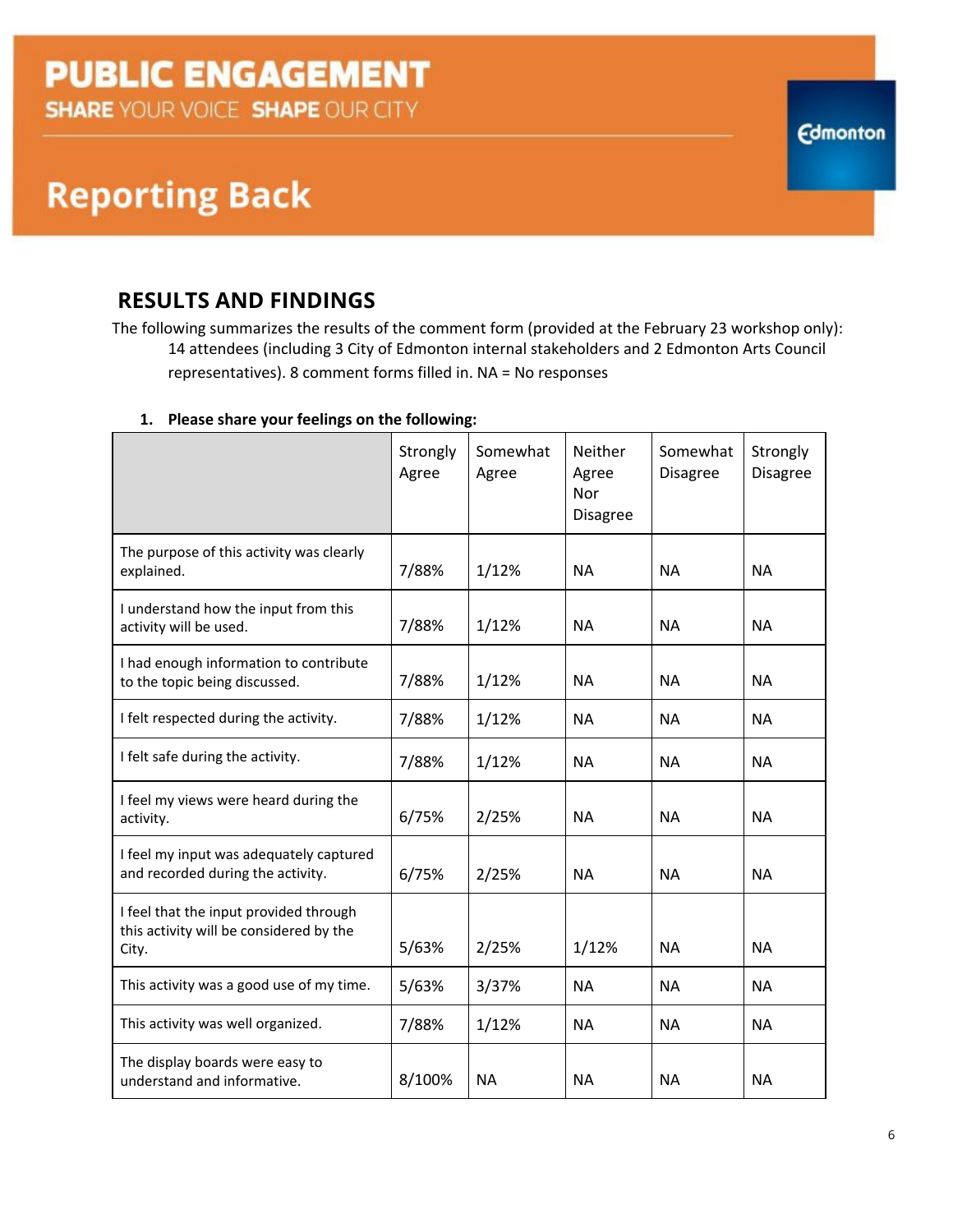**SHARE YOUR VOICE SHAPE OUR CITY** 

## **Reporting Back**

| The event set-up was appropriate. | 100%<br>8/1 | ΝA | <b>NA</b> | <b>NA</b> | NΑ |
|-----------------------------------|-------------|----|-----------|-----------|----|
|                                   |             |    |           |           |    |

#### **2. What did you like the most about this public engagement event?**

- **-** The opportunity to provide input that was recorded and discussed by the attendees
- Hearing the views of the other stakeholders
- Listening to everyone's ideas
- Consultation
- Positive outlook within group. Thank you for time.
	- 3 No response

#### **3. Was the time of this public engagement event accessible/convenient for you?**

- 5 Yes
- 3 No response

#### **4. Was the location of this public engagement event accessible/convenient for you?**

- 6 Yes
- 2 No response
- **5. Was the date of this public engagement event accessible/convenient for you?**
	- 5 Yes
	- $1 No$
	- 2 No response

#### **6 . Do you have any additional suggestions on how the City could improve future events?**

- Comparative examples or benchmarks would be helpful
- I would like to know if there are other ways of engaging with the community to include diverse voices. How do you include newcomer perspectives, tai chi school? Will the City make the extra effort to include these voices? In the beginning, encourage diversity of voices, male voices were dominant in the beginning of engagement session.
- Make budget available for interpretation 5 - No response

#### **7. Comments**

- I would appreciate to remain consulted. 1 handout of the schedule and key accomplishments, to date, would be beneficial. Great location!
	- 7 No response